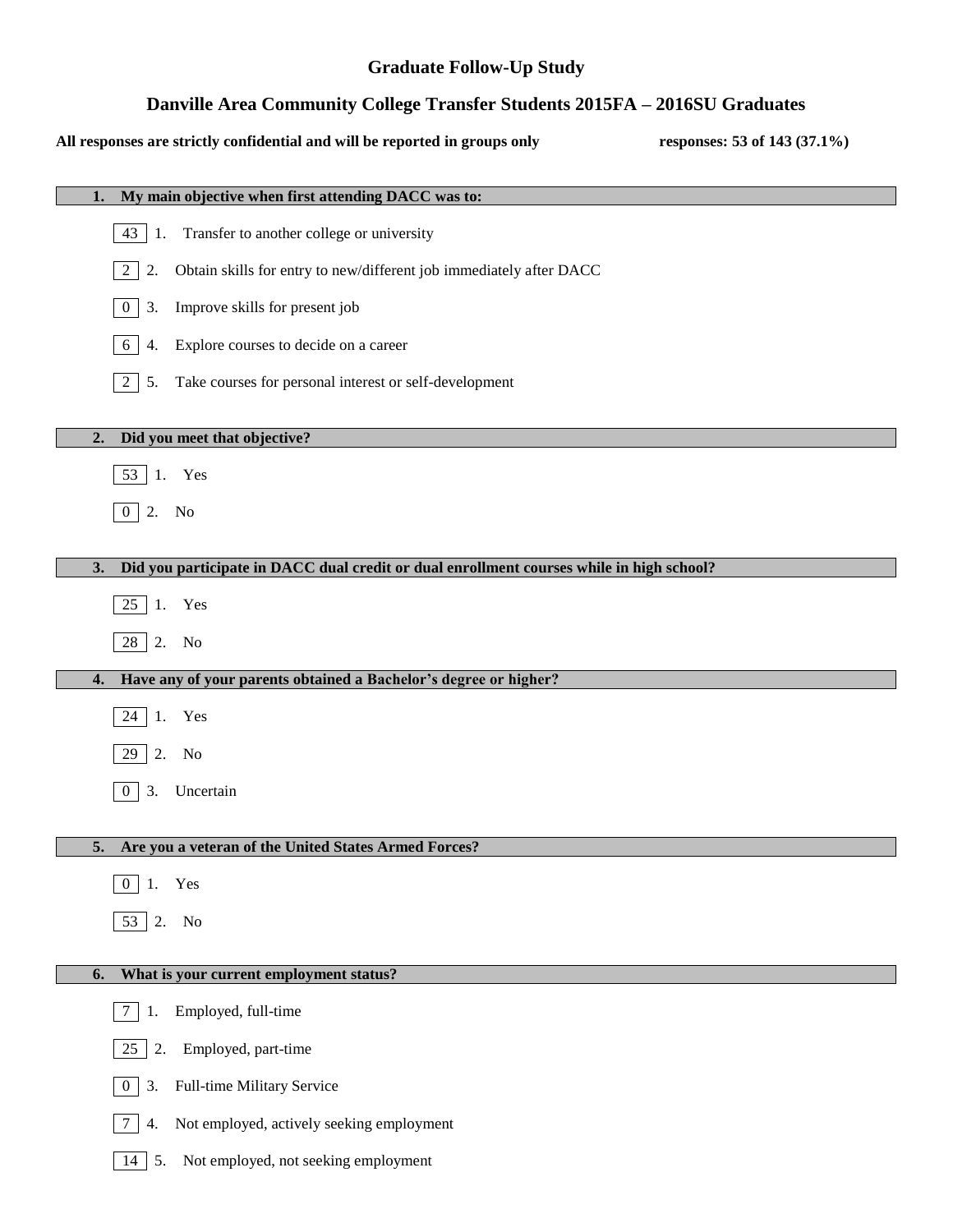| What range best depicts your current student loan debt?<br>7.                                        |
|------------------------------------------------------------------------------------------------------|
| $23 \mid 1$ . I do not have student loan debt                                                        |
| <b>Under \$5,000</b><br>2.<br>6                                                                      |
| \$5,000-\$10,000<br>10 <sup>1</sup><br>3.                                                            |
| \$10,001-\$20,000<br>4.<br>5                                                                         |
| \$20,0001-\$30,000<br>5.<br>6                                                                        |
| Over \$30,000<br>$\mathbf{3}$<br>6.                                                                  |
|                                                                                                      |
| Is it your goal to be living in Vermilion County area ten years from now?<br>8.                      |
| Yes<br>9<br>1.                                                                                       |
| $44 \mid 2.$<br>No                                                                                   |
|                                                                                                      |
| What is your current educational status?<br>9.                                                       |
| Currently enrolled at a 4-year college or university<br>$34 \mid 1$ .                                |
| Currently enrolled at a different 2-year college<br>2.<br>6                                          |
| Currently enrolled at DACC<br>3.<br>6                                                                |
| Have not enrolled at a college or university since graduating from DACC<br>4<br>4.                   |
| $\mathbf{3}$<br>Have been enrolled in a college or university since leaving, but not currently<br>5. |
| If you have not enrolled in a college or university since graduating please proceed to question 15   |
| 10. If attending college elsewhere, what college or university are you attending?                    |
| -1.                                                                                                  |
| 11. What is your program of study?                                                                   |
| 9 Nursing, 5 Business Administration, 4 Sociology<br>1.                                              |
| 12. What is your enrollment status?                                                                  |
| Full-time<br>39<br>1.                                                                                |
| 2. Part-time<br>6                                                                                    |
|                                                                                                      |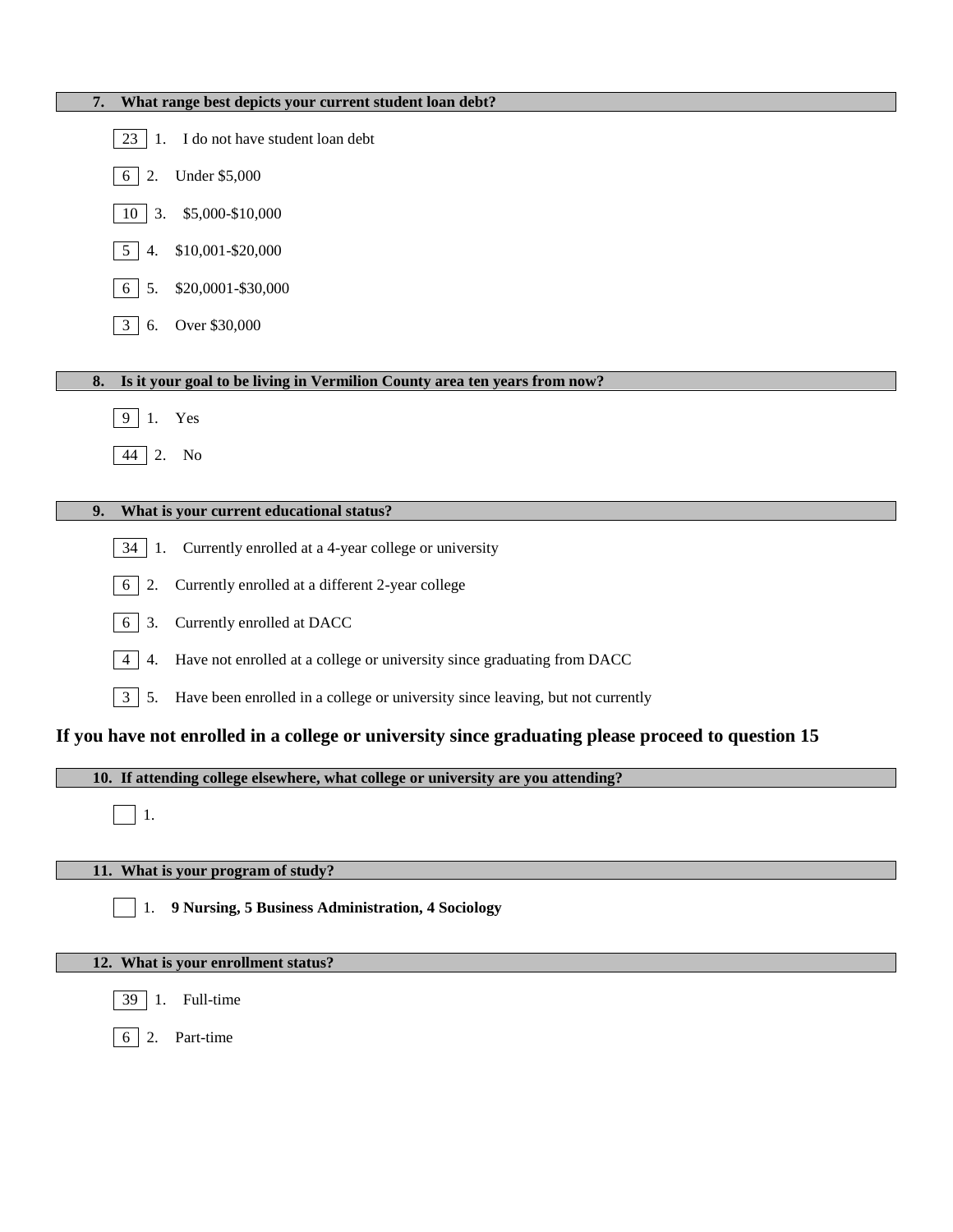| 13. Think back on your expectations, please describe the number of DACC courses that were eligible to be transferred<br>to your current institution:                              |
|-----------------------------------------------------------------------------------------------------------------------------------------------------------------------------------|
| As expected<br>42<br>$\cdot$ 1.                                                                                                                                                   |
| Less than expected<br>2.<br>4                                                                                                                                                     |
| Not applicable<br>3.<br>If less please explain:<br>4.                                                                                                                             |
| 14. Overall how helpful was your education at DACC in providing you with the knowledge and skills that you need to<br>be successful in the coursework at your current institution |
| Very Helpful<br>29                                                                                                                                                                |
| Somewhat Helpful<br>14<br>2.                                                                                                                                                      |
| Not helpful<br>3.                                                                                                                                                                 |
| Not at all helpful<br>4.                                                                                                                                                          |

# **15. My studies at DACC helped me to improve my:**

|    |                                                                      |     |      | 4-Very    | 3-Somewhat | 2Somewhat    | 1-Verv       |
|----|----------------------------------------------------------------------|-----|------|-----------|------------|--------------|--------------|
|    |                                                                      |     |      | satisfied | satisfied  | dissatisfied | dissatisfied |
| a. | Commun. skills (written, oral, listening, visual) satis 96% ave 3.51 |     |      | 29        |            |              |              |
|    | Critical inquiry and problem solving abilities                       | 92% | 3.38 | 24        | 25         |              |              |
|    | Technological competence                                             | 94% | 3.42 | 25        | 25         |              |              |
|    | Cultural awareness and social skills                                 | 91% | 3.40 | 26        |            |              |              |

# **16. Throughout my studies at DACC:**

|                |                                                                         | 4-Very    | 3-Somewhat   | 2Somewhat    | 1-Very       |
|----------------|-------------------------------------------------------------------------|-----------|--------------|--------------|--------------|
|                |                                                                         | satisfied | satisfied    | dissatisfied | dissatisfied |
| a.             | I was generally satisfied with the variety of courses offered           | 23        | 23 satis 88% |              | ave 3.31     |
| $\mathbf{b}$ . | In general, I found the courses to be intellectually stimulating        | 23        | $87\%$<br>22 | - 6          | 3.29         |
| $c_{\cdot}$    | I could always sign up for the classes required in my major             | 29        | 83%<br>14    |              | 3.35         |
| d.             | I had the opportunity to interact with faculty outside of class         | 23        | 92%<br>24    |              | 3.35         |
| e.             | I was generally satisfied with the quality of instruction in my classes | 26        | 90%<br>21    |              | 3.37         |
| f.             | Utilizing technology was essential to success in my coursework          | 25        | 94%<br>25    |              | 3.42         |

### **17. While at DACC how satisfied were you with the following:**

|                |                                      |                    | 4-Very    | 3-Somewhat | 2Somewhat    | 1-Very       |
|----------------|--------------------------------------|--------------------|-----------|------------|--------------|--------------|
|                |                                      |                    | satisfied | satisfied  | dissatisfied | dissatisfied |
|                | Content with field of study courses  | satis 87% ave 3.40 | 29        | 16         |              |              |
|                | Content with other courses           | 94%<br>3.42        |           | 25         |              |              |
| C <sub>1</sub> | Lecture and lac experience           | 94%<br>3.40        | 25        | 25         |              |              |
|                | Equipment, facilities, and materials | 3.48<br>94%        | 28        | 21         |              |              |
|                | Preparation for future education     | 3.35<br>88%        | 25        | 21         |              |              |